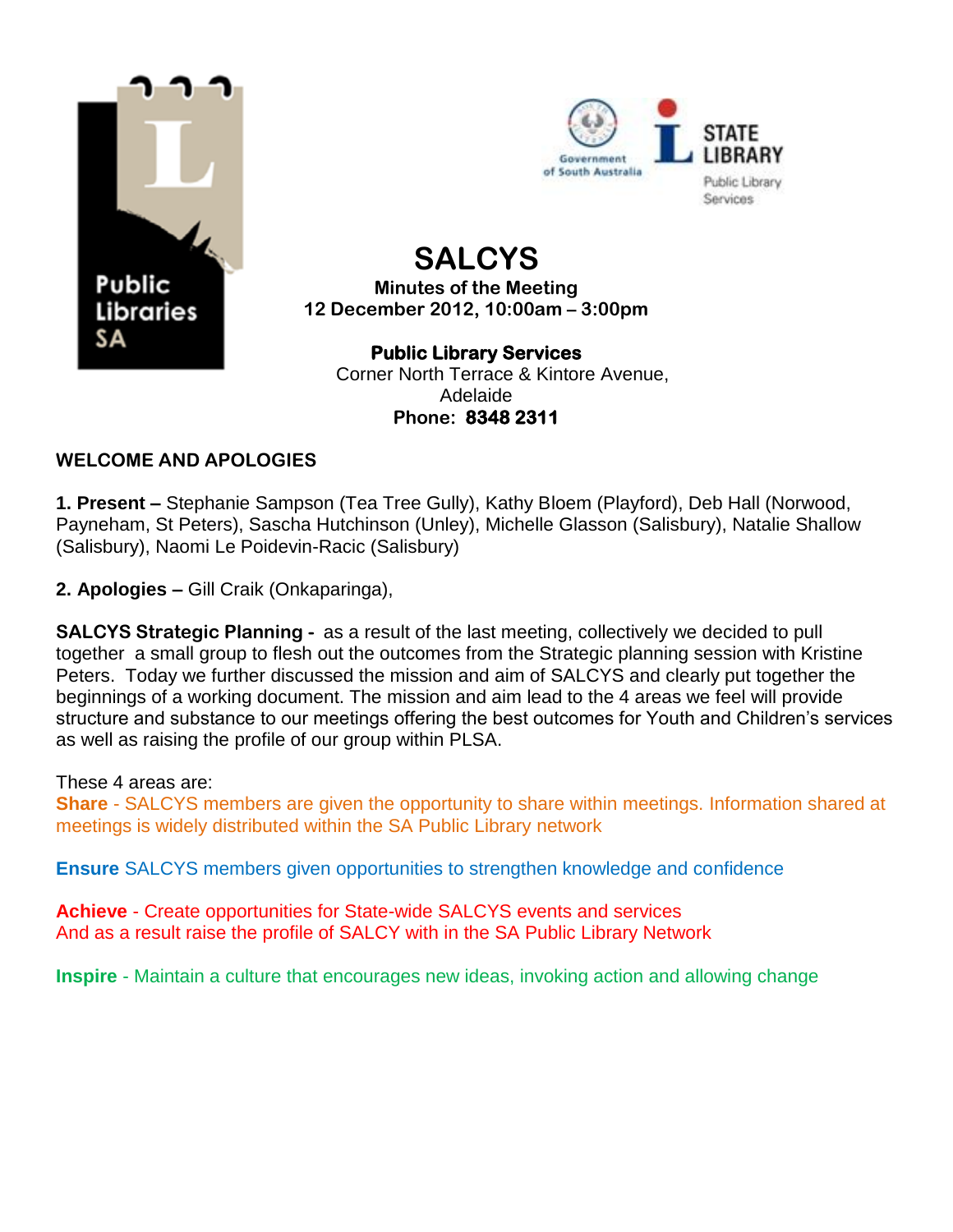As a group we pulled together 4 actions around these areas, and will use these items in next meeting's agenda to discuss as a group and work out who will be leading what initiative or project for the group. The coloured headings correspond with the above areas. They include;

#### **Communication**

- Create blog for SALCYS
- Create hub groups to allow for better sharing of resources and communication with the wider network – North, South, West, East.
- Investigate video conferencing or Skype as part of our meeting to allow for regional participation (Ceduna)
- Investigate/ buddy / mentoring with neighbouring libraries
- PLSA exec rep (Lynn) to report to PLSA exec on a quarterly basis.

#### **Doing and Learning together**

- Playford and Salisbury to provide a training and awareness session for SALCYS around LAPSIT (Books R 4 Babies 2) outreach programs/kits with a view to sharing the resource with the network (middle of the year meeting)
- NAIDOC Cultural Awareness / Literacy awareness (Deb)
- Skills base of staff working in Children Services
- Premiers Reading Challenge quest speaker for update
- DECD early childhood guest speaker 11 key messages and the parenting toolkit

#### **Programs, events and services**

- July school holidays 2013 simultaneous graphic novel activity online book
- December Give the gift of Reading Playford Library, potential to have the wider network take part
- December January Summer Reading Program work together more effectively
- September Dad's Read
- Comic Con March
- NAIDOC (potential idea)
- Two youth events per year. Promote through regional HUB groups.

#### **Implement new ideas/networking for better partnerships**

- Ensure there is adequate time at each meeting for sharing of new ideas.
- Have a time keeper at each meeting so that each person has an opportunity to speak.
- $\bullet$  Bus tour in 2014 agenda to reflect.